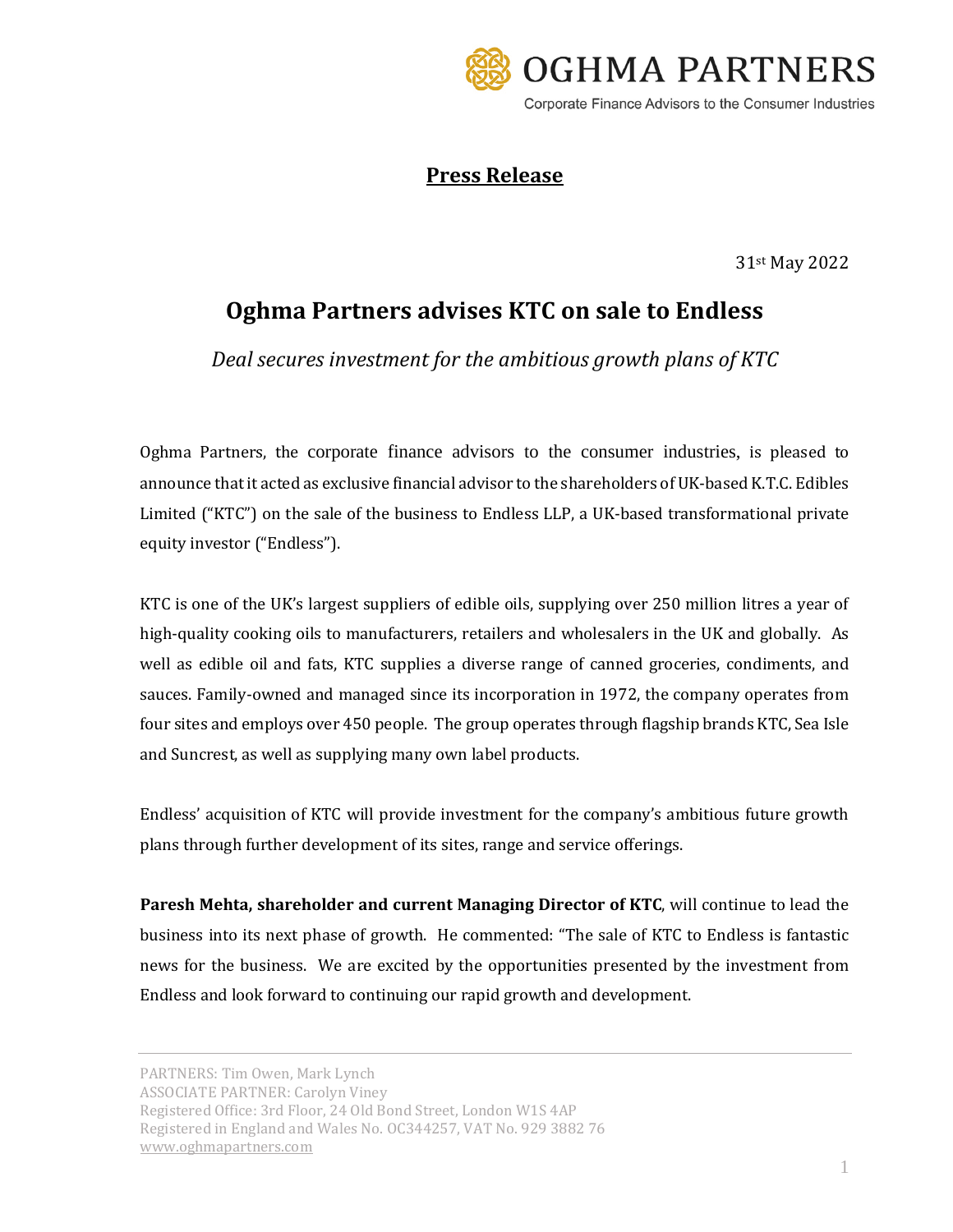

"I would also like to thank the Khera family for creating such a strong legacy and supporting the growth of the company and its employees."

**Regarding the role of Oghma Partners**, Paresh also said: "Tim and the Oghma team have been invaluable in guiding me and the shareholders through all aspects of a complex sale process to this positive conclusion."

**Tim Owen, Partner at Oghma Partners,** said:"It has been a real pleasure to be able to work with Paresh, the KTC shareholders and the management team on the sale of the business to Endless. This is a very strong and knowledgeable new owner, and Paresh and the team are in good hands for the next stage of their growth trajectory."

The deal is the latest in Oghma's expanding list of successful cross-border transactions in the food ingredients sector. Other ingredient deals have included advising Solina Group on the acquisition of UK-based Bowman Ingredients; Givaudan S.A. on the divestment of both its pectin business to Herbstreith & Fox and of its processed and grated cheese business; Wrights Food Group on the sale of the business to The Compleat Food Group and Sykes Seafood Limited on the acquisition of Ruskim Seafoods Limited. This deal again demonstrates Oghma Partners' continued strength in the food ingredients market advising clients on both disposals and acquisitions across Europe.

## **ENDS**

For more information, please contact:

**Tim Owen – Partner Mark Lynch - Partner** [tim.owen@oghmapartners.com](mailto:tim.owen@oghmapartners.com) [mark@oghmapartners.com](mailto:mark@oghmapartners.com) +44 7843 512 092 +44 7712 528 417

**Carolyn Viney – Associate Partner** [carolyn.viney@oghmapartners.com](mailto:carolyn.viney@oghmapartners.com) +44 7887 756 571

PARTNERS: Tim Owen, Mark Lynch ASSOCIATE PARTNER: Carolyn Viney Registered Office: 3rd Floor, 24 Old Bond Street, London W1S 4AP Registered in England and Wales No. OC344257, VAT No. 929 3882 76 [www.oghmapartners.com](http://www.oghmapartners.com/)